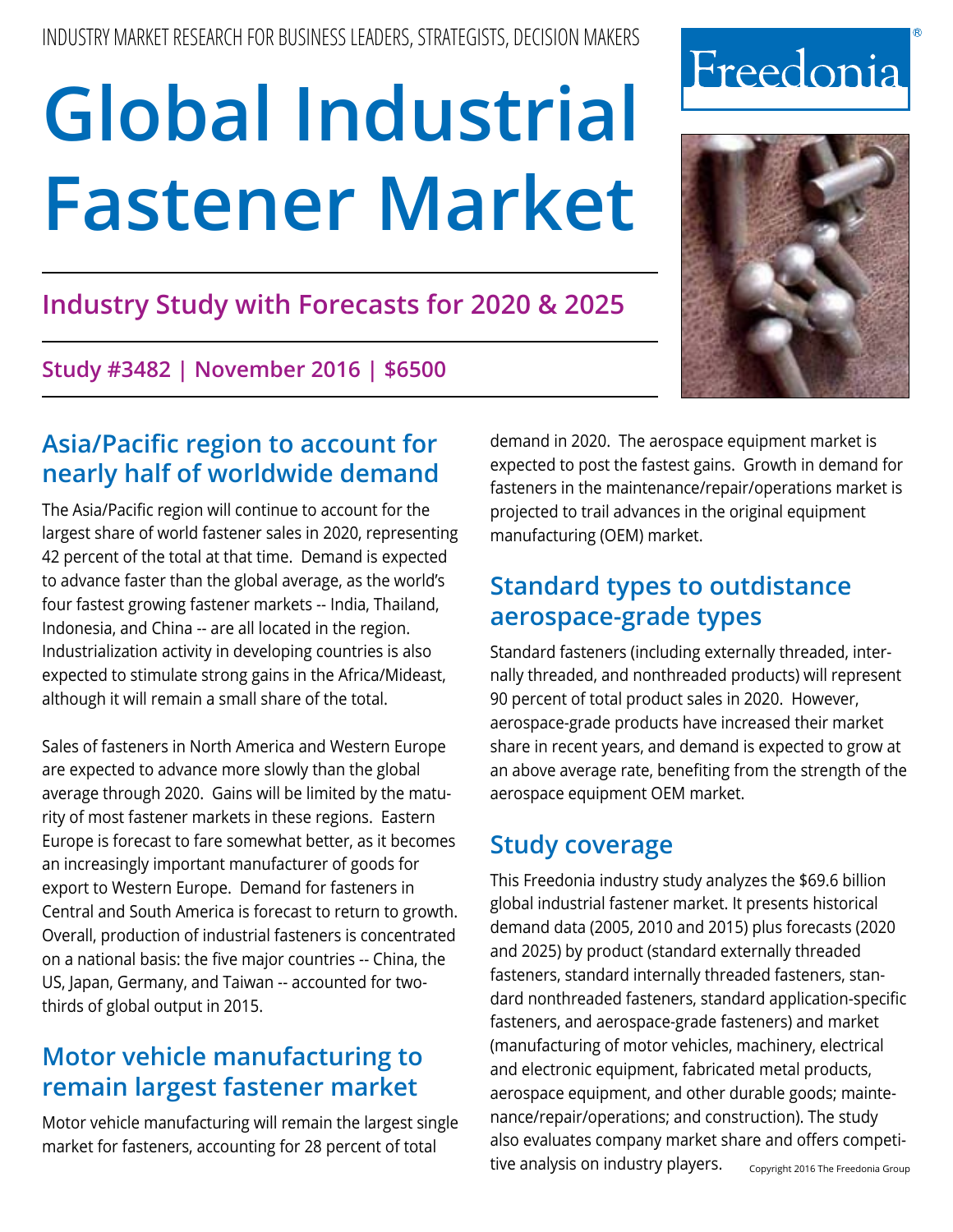**Industry Study with historical data for 2005, 2010 & 2015 plus forecasts for 2020 & 2025**

# **CONTENTS SUMMARY** India

## **Executive Summary**

## **Market Environment**

#### **Overview**

Regional Differences in Industrial Fastener Supply & Demand Regional Overview Demand Production International Trade Demand by Product Standard Fasteners Externally Threaded Internally Threaded Nonthreaded Application-Specific Aerospace-Grade Demand by Material Demand by Market Original Equipment Manufacturing Motor Vehicles Machinery Electrical & Electronic Equipment Fabricated Metal Products Aerospace Equipment Other OEM Maintenance/Repair/Operations Construction

#### **North America**

Economic Overview Industrial Fastener Supply & Demand Industrial Fastener Market Outlook United States Canada Mexico

#### **Western Europe**

Economic Overview Industrial Fastener Supply & Demand Industrial Fastener Market Outlook Germany France Italy United Kingdom **Spain** Other Western Europe

## **Asia/Pacific**

Economic Overview Industrial Fastener Supply & Demand Industrial Fastener Market Outlook China Japan South Korea

Taiwan Thailand Indonesia Other Asia/Pacific

## **Other Regions**

Central & South America Economic Overview Industrial Fastener Supply & Demand Industrial Fastener Market Outlook Brazil Other Central & South America Eastern Europe Economic Overview Industrial Fastener Supply & Demand Industrial Fastener Market Outlook Russia Poland Other Eastern Europe Africa/Mideast Economic Overview Industrial Fastener Supply & Demand Industrial Fastener Market Outlook **Turkey** Other Africa/Mideast

### **Industry Structure**

Global Industrial Fastener Industry Trends Industry Composition Market Share Product Development & Manufacturing Marketing & Distribution Cooperative Agreements Financial Requirements Mergers & Acquisitions Participating Companies

# **Tables & Charts**

# **Executive Summary**

1 Summary Table

#### **Overview**

- 1 Global Industrial Fastener Demand by Region
- Cht Global Industrial Fastener Demand by Region, 2015
- Cht Change In Industrial Fastener Demand Between 2015 and 2020 by Region
- Cht Global Industrial Fastener Demand Projected 2015-2020 Rate of Growth
- 2 Global Industrial Fastener Shipments by Region
- Cht Global Industrial Fastener Shipments by Region, 2015
	- 3 Global Industrial Fastener Net Exports by Region

Study #3482 November 2016 \$6500

# Freedonia

- 4 Global Industrial Fastener Demand by Product
- Cht Global Industrial Fastener Demand by Product, 2015
	- 5 Global Externally Threaded Fastener Demand by Region
	- 6 Global Internally Threaded Fastener Demand by Region
	- 7 Global Nonthreaded Fastener Demand by Region
	- 8 Global Application-Specific Fastener Demand by Region
	- 9 Global Aerospace-Grade Fastener Demand by Region
- 10 Global Fastener Demand by Material
- Cht Global Industrial Fastener Demand by Material, 2015
- 11 Global Industrial Fastener Demand by Market
- Cht Global Industrial Fastener Demand by Market, 2015
- 12 Global OEM Motor Vehicle Fastener Demand by Region
- 13 Global OEM Machinery Fastener Demand by Region
- 14 Global OEM Electrical & Electronic Equipment Fastener Demand by Region
- 15 Global OEM Fabricated Metal Fastener Demand by Region
- 16 Global OEM Aerospace Equipment Fastener Demand by Region
- 17 Global Demand for Industrial Fasteners Used in Other OEM Applications by Region
- 18 Global Maintenance/Repair/Operations Fastener Demand by Region
- 19 Global Construction Fastener Demand by Region

#### Tables for each region/country:

Global Industrial Fastener Supply & Demand Global Industrial Fastener Demand by Market Charts for each region: Industrial Fastener Demand by Country, 2015 Industrial Fastener Demand by Country, 2005-2015

#### **Industry Structure**

- 1 Global Industrial Fastener Sales by Company, 2015
- Cht Global Industrial Fastener Market Share, 2015
	- 2 Selected Cooperative Agreements
	- 3 Selected Acquisitions & Divestitures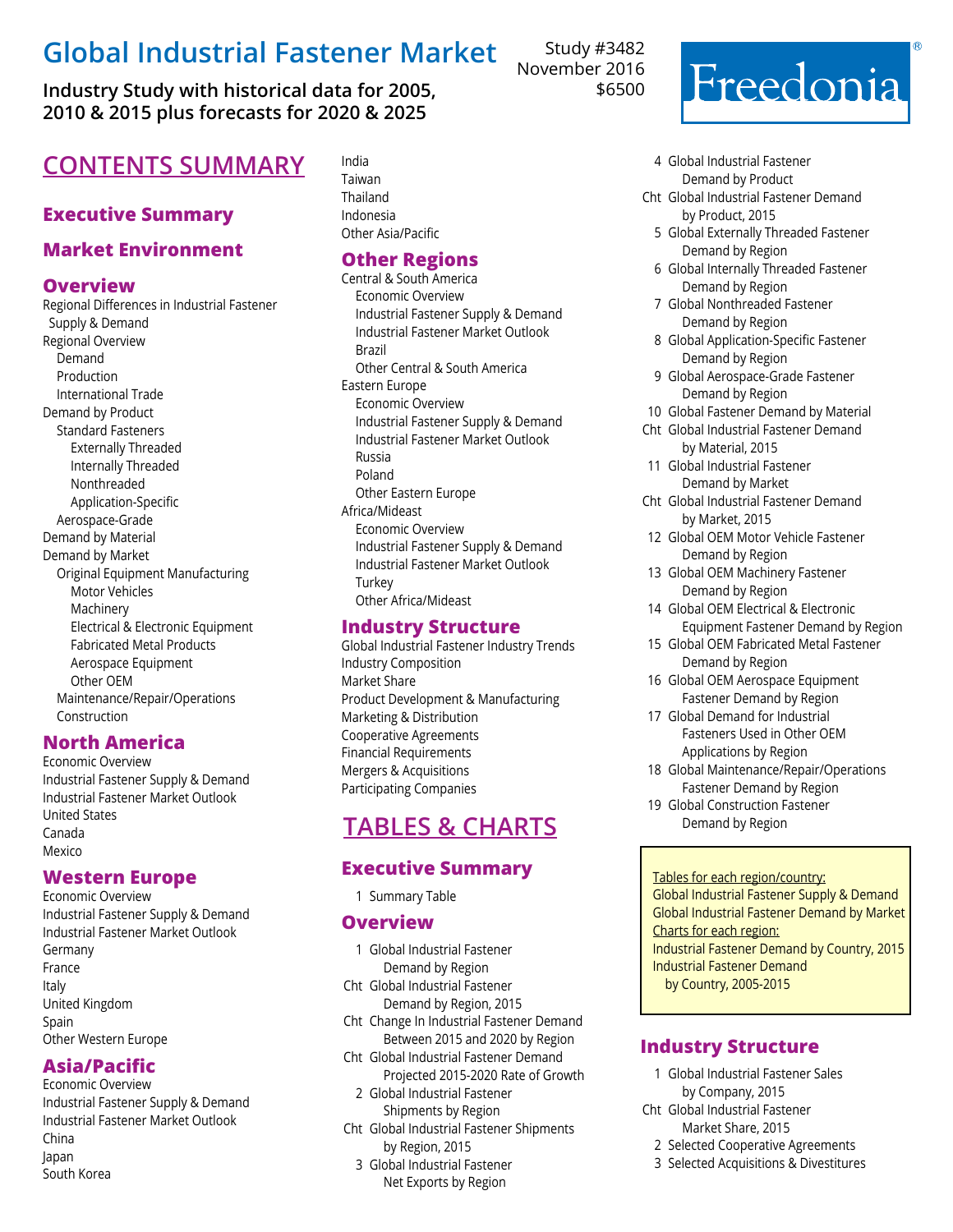**Industry Study with forecasts for 2020 & 2025**

Study #3482 November 2016 \$6500



#### **other regions**

*Iran:* Demand for industrial fasteners in Iran totaled \$355 m in 2015, accounting for 12 percent of all regional sales. Between and 2015, fastener demand in the nation declined considerably, as economy suffered from the effect of trade sanctions. In particular, drop in motor vehicle output led to losses in fastener demand. Do industry shipments amounted to \$235 million in 2015, representing percent of the Africa/Mideast total. As with demand, fastener pro tion in Iran fell sharply between 2010 and 2015. The country is a  $\frac{1}{20}$  importer of  $\frac{1}{20}$ 



remain at a competitive disadvantage to large foreign suppliers with suppliers with  $\sim$ 

high-tech production operations and greater economies of scale, and the country's trade deficit will widen through 2020.

South Africa: Sales of industrial fasteners in South Africa to \$295 million in 2015, making it the third largest market in the Afr Mideast region behind Turkey and Iran. Intensity of product use nation (measured against durable goods manufacturing value added) well above the regional average. Demand for fasteners in South Africa is driven by the motor vehicle market, which accounts for over half of the total in most years. Although the nation has only modest fastener facturing capabilities, it is the third largest producer in the region b Turkey and Iran. In 2015, industry shipments totaled \$180 million,

©2016 by MarketResearch.com, Inc. - All rights reserved

# **This study can help you:**

- Determine your market & sales potential
- Learn more about industry competitors
- Assess new products & technologies
- Identify firms to merge with or acquire
- Complement your research & planning
- Gather data for presentations
- Confirm your own internal data
- Make better business decisions

#### **TABLE V-12**

#### **SPAIN: INDUSTRIAL FASTENER DEMAND BY MARKET (million dollars)**

| <b>Item</b>                                                                                                                                                                                                                                              | 2005 2010 2015 2020 2025    |
|----------------------------------------------------------------------------------------------------------------------------------------------------------------------------------------------------------------------------------------------------------|-----------------------------|
| Motor Vehicle Production (000 units)<br>\$ MV fasteners/vehicle produced                                                                                                                                                                                 |                             |
| Machinery Mfg Value Added (bil 2014\$)<br>\$ machinery fasteners/000\$ machinery 1                                                                                                                                                                       |                             |
| Industrial Fastener Demand<br>Original Equipment Manufacturing:<br>Motor Vehicles<br>Machinery<br>Electrical & Electronic Equipment<br><b>Fabricated Metal Products</b><br>Aerospace Equipment<br>Other<br>Maintenance/Repair/Operations<br>Construction |                             |
| % Spain<br>W Europe Industrial Fastener Demand                                                                                                                                                                                                           |                             |
|                                                                                                                                                                                                                                                          | Source: The Freedonia Group |
| <sup>1</sup> S                                                                                                                                                                                                                                           |                             |

#### **TABLE VI-3**

#### **CHINA: INDUSTRIAL FASTENER SUPPLY & DEMAND (million dollars)**

֦ Item 2005 2010 2015 2020 2025 Durable Goods MVA (bil 2014\$)  $$$ fasteners/000\$ durables MVA Industrial Fastener Demand 8550 108501895014650189501465018950146501895014650189501465018950146501895014650189 Standard: 8330 104601405018100 Externally Threaded 4700 5830 5830 7760 5830 7760 5830 7760 5830 7750 98450 7760 7760 7760 7760 7760 7760 7760 98450 7760 77750 77750 77750 77750 77750 77750 77750 77750 77750 77750 77750 77750 77750 77750 77750 77750 7775 Internally Threaded 510 1395 1775 2440 3185 Nonthreaded 725 1975 2500 3360 4370 Application-Specific 75 260 355 500 700 Aerospace-Grade 85 220 390 600 850 net exports 790 1020 1760 2450 3250 Industrial Fastener Shipments  $\%$  China 19.5 30.9 36.8  $\frac{1}{2}$ . Asia/Pacific Industrial Fastener Shipments **SAMPLE table** 

Source: The Freedonia Group

## **For complete details on any study visit [www.freedoniagroup.com](http://www.freedoniagroup.com/Home.aspx?ReferrerId=FM-BRO)**